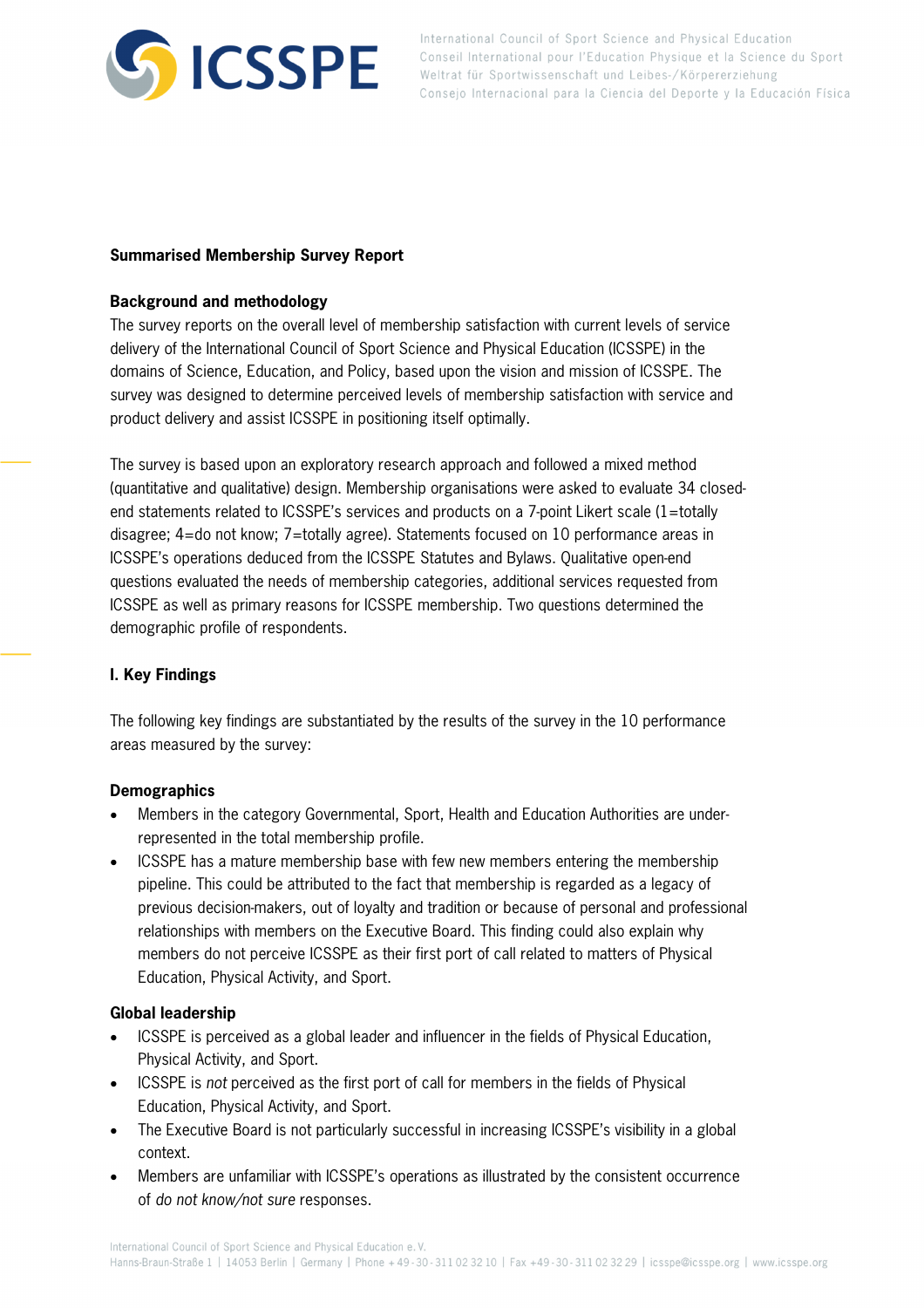

### **Governance**

- In general, satisfaction with ICSSPE's governance practices is marginal (54.5%).
- There is considerable uncertainty (51.0%) if the Development Committee (DC) succeeds in enhancing ICSSPE's profile. Given that the DC is a fundamental governance structure within ICSSPE, this finding is alarming given that the new structures of ICSSPE have been in transition for three years.
- ICSSPE's is marginally successful (56.0%) in forming public-private partnerships. This could impact negatively on future sponsorship or fundraising campaigns.

#### **Science/Research**

- It seems as if member organisations perceive ICSSPE as a source of funding for their research projects and initiatives. This perception was reiterated by the expressed needs of respondents related to this performance area.
- The overall level of satisfaction with ICSSPE'S performance in science and research is low (53.0%). For an organisation claiming science and research as one of their core pillars, this finding should be worrying.
- ICSSPE succeeds to integrate and disseminate current research results in the fields of Physical Education, Physical Activity, and Sport.
- Members request increased inclusivity in terms of ICSSPE's collaborative research partnerships and projects.
- Members request concise evidence-based materials, (e.g. fact sheets on contentious and controversial topics) related to Physical Education, Physical Activity, and Sport to influence policymakers.
- ICSSPE's current education campaigns on improving Quality of Life through Physical Education, Physical Activity, and Sport is not perceived as successful (47.0%) and visible.
- Members request a data base of research experts in diverse fields that can be tapped into when necessary.

#### **Education**

- Members want ICSSPE to develop a flagship event.
- High demand for regional educational events and programmes on topics relevant to regional contexts.
- High demand for accredited educational courses on diverse topics, on diverse platforms and in diverse delivery modes.
- Advocacy campaigns on diverse topics related to ICSSPE's mission are requested.
- Downloadable evidence-based scientific and educational materials to build cases for issues related to the Physical Education, Physical Activity, and Sport.
- Digital educational materials, for example training manuals and fact sheets, are requested.

#### **Programmes and events**

- High demand (73.0%) for regional programmes and events.
- Demand for an ICSSPE flagship event.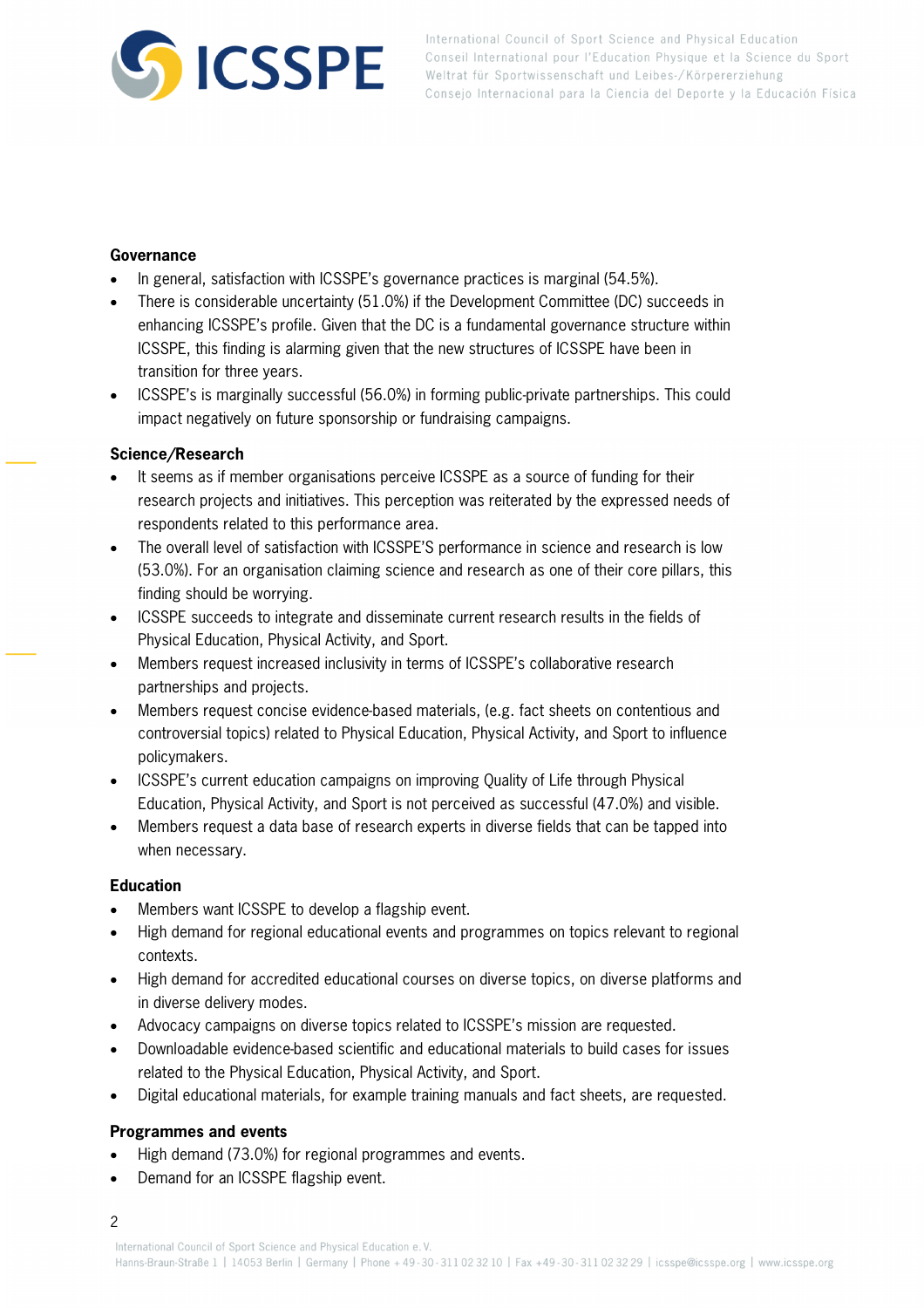

## **Publications**

- Collectively, members are satisfied with the way in which ICSSPE publications are managed.
- Demand for online publications to support advocacy, education, and training.
- A broader spectrum of membership organisations must be included in publication task teams.

## **Communication**

- Collectively (71.0%), respondents are satisfied with the way in which the Executive Office communicates with member organisations.
- The number of do not know responses is worrying. If communication channels are open and transparent, member organisations should express a definite opinion (agree, disagree) rather than gravitate towards do not know responses.

## **Membership**

- An underlying discomfort with being a member of ICSSPE is notable.
- In the immediate and long-term economic future, ICSSPE could face a situation where they compete with similar scientific organisations for retaining and recruiting members.

# **Networking**

- Solidarity and networking between ICSSPE members seem to be absent.
- Demand for networking and professional relationship building opportunities in diverse formats.

# **Finances**

 Uncertainty about ICSSPE's policies and practices related to allocation of funds to membership organisations. It seems if members expect ICSSPE to subsidise diverse membership projects, programmes, and initiatives.

There is a strong indication that members perceive ICSSPE as a broker or agent to procure funds for their own member organisations.

# **II. Key Recommendations**

Recommendations are based upon the key findings and are presented below:

- Develop and implement an informational and orientation strategy to counteract members' misperceptions about the scope and nature of ICSSPE's services to members. Procedures and guidelines relevant to all areas of ICSSPE's operations should be included in such a package and be posted on the ICSSPE website, preferably on the home page. This is essential to impact the high levels of unawareness amongst members.
- Develop and implement a targeted membership recruiting and retention strategy. Recruiting members in the membership category of Governmental, Sport, Health and Education Authorities can be a priority.